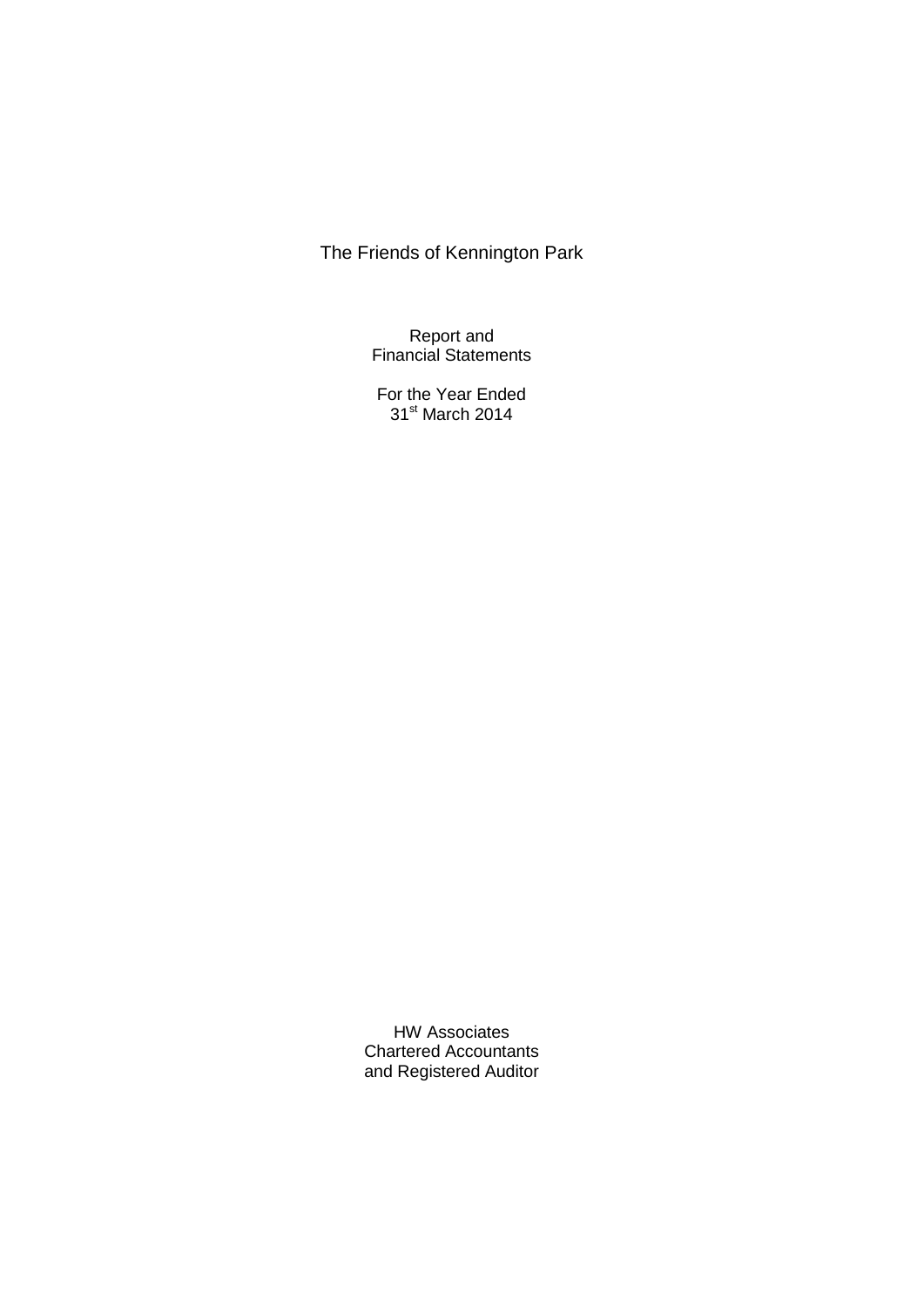## FINANCIAL STATEMENTS

For the year ended 31<sup>st</sup> March 2014

# CONTENTS PAGES

| Management Committee's Report            |   |
|------------------------------------------|---|
| Auditor's Report                         | 2 |
| <b>Balance Sheet</b>                     | 3 |
| <b>Statement of Financial Activities</b> | 4 |
| Detailed Income and Expenditure Report   | 5 |
| Notes to the Accounts                    | 6 |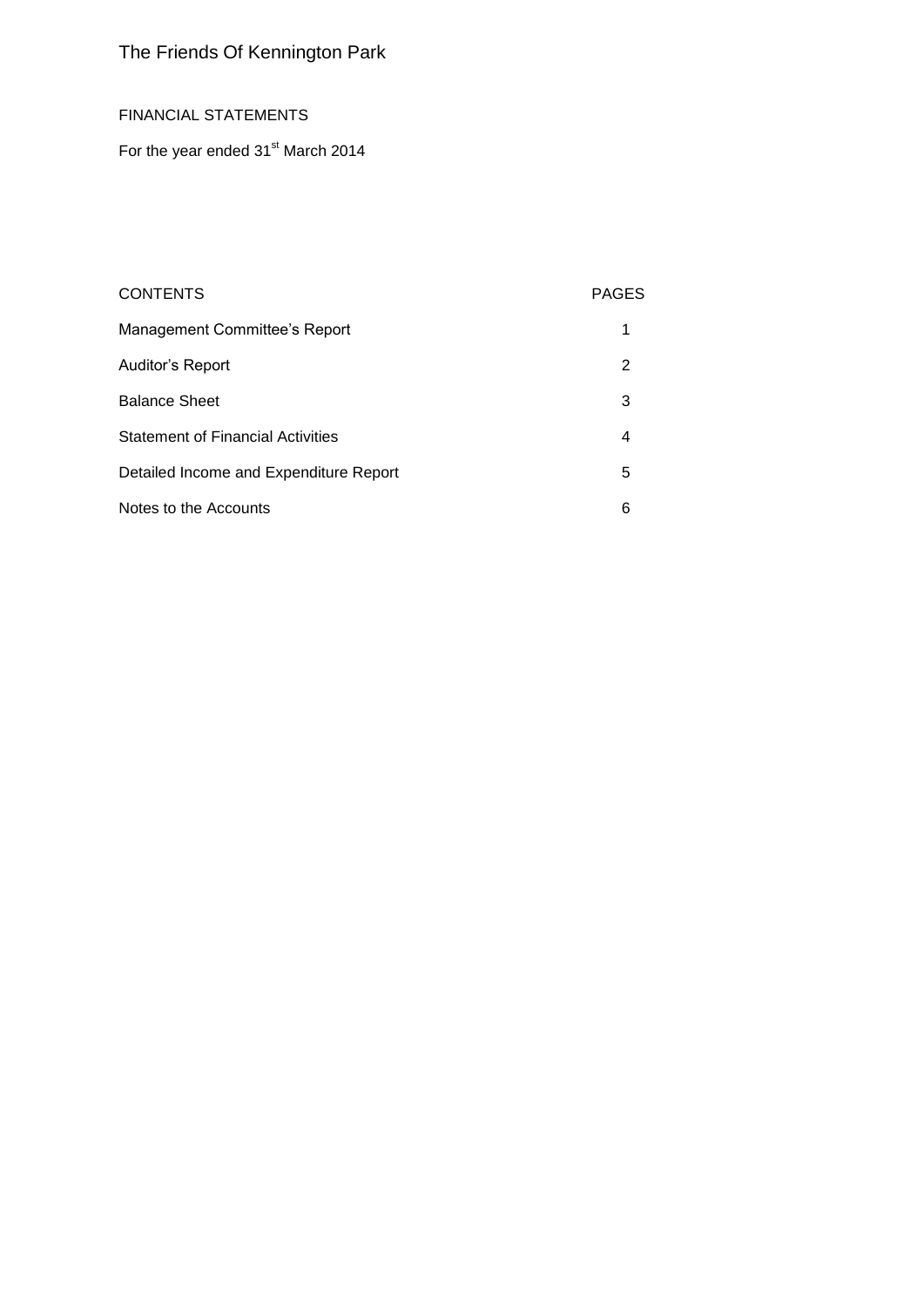## MANAGEMENT COMMITTEE REPORT

The Management Committee present their annual report with the financial statements of the organisation for the year ended  $31<sup>st</sup>$  March 2014.

### REFERENCE AND ADMINISTRATIVE DETAILS

The Friends of Kennington Park is a voluntary body. The address is Prince Consort Lodge, Kennington Park Place, London, SE11 4AS. The objects of the organisation are set out in the constitution:

- to protect, conserve and enhance Kennington Park as a place of freedom, recreation and enjoyment for the long-term benefit of all sections of the local community;
- to gather input from local people and representative groups so that the park may best serve the local community.

HM Revenue and Customs have accepted The Friends of Kennington Park as a charity for tax purposes under the reference XT26286 with effect from12 May 2008.

### STRUCTURE, GOVERNANCE AND MANAGEMENT

The Friends of Kennington Park is managed by a management committee elected at the Annual General Meeting.

#### OBJECTIVES AND ACTIVITIES

- In consultation with Lambeth officers, the Friends continue to work to retain Green Flag status.
	- In the year money was raised to install two table tennis tables in the park. Sport England granted £3,608 for the project.
	- The Heritage Lottery Fund has awarded a grant of £374,600 towards the restoration of the Flower Garden. Lambeth Council will contribute £82,500. As part of this project the Friends have pledged £2,500 to commission a sundial. The Friends have so far received donations totalling £1,869 towards this sum. An amount of £1,840 was spent by the Friends on the preliminary work that secured the grant.

### FINANCIAL REVIEW

The Friends continue to receive the support of the Sheepdrove Trust to assist fundraising and development with a grant of £12,000 received in 2013. Grants and the support of our donors and members have provided income of £21,160 (2013 £26,735). A surplus of £7,138 (2013: surplus £4,864) was recorded. The Friends of Kennington Park apply this income to the promotion of their objectives. In the event that income exceeds expenditure such surplus is not distributed but is retained by the Friends for the promotion of these objectives. A statement of financial activities is set out on page 4. The surplus for the year had the effect of increasing the retained surplus.

### STATEMENT OF MANAGEMENT COMMITTEES' RESPONSIBILITIES

The Management Committee is required to prepare financial statements for each accounting year which give a true and fair view of the state of affairs of the organisation as at the end of the financial year and of the Income & Expenditure for that year. In preparing those statements, the committee is required to:

- 1 Select the appropriate accounting policies and apply them consistently;
- 2 Make judgements and estimates that are reasonable and prudent;<br>3 State whether applicable accounting standards have been followed
- 3 State whether applicable accounting standards have been followed;<br>4 **State Prepare the financial statements** on the going concern basis un
- Prepare the financial statements on the going concern basis unless it is inappropriate to presume that the organisation will continue its activities.

The Management Committee members are responsible for ensuring that the organisation keeps accounting records which disclose with reasonable accuracy, the financial position of the organisation and which enable it to ensure the financial statements comply with the constitution of the organisation. They are also responsible for safeguarding the assets of the organisation by taking reasonable steps for the prevention and detection of fraud and other irregularities.

Approved by the Management Committee and signed on its behalf by:

Gordon Johnston (Chairman) **David Sellers (Treasurer)** David Sellers (Treasurer) Dated 12 May 2014 Dated 12 May 2014

……………………………. …………………………….

Page 1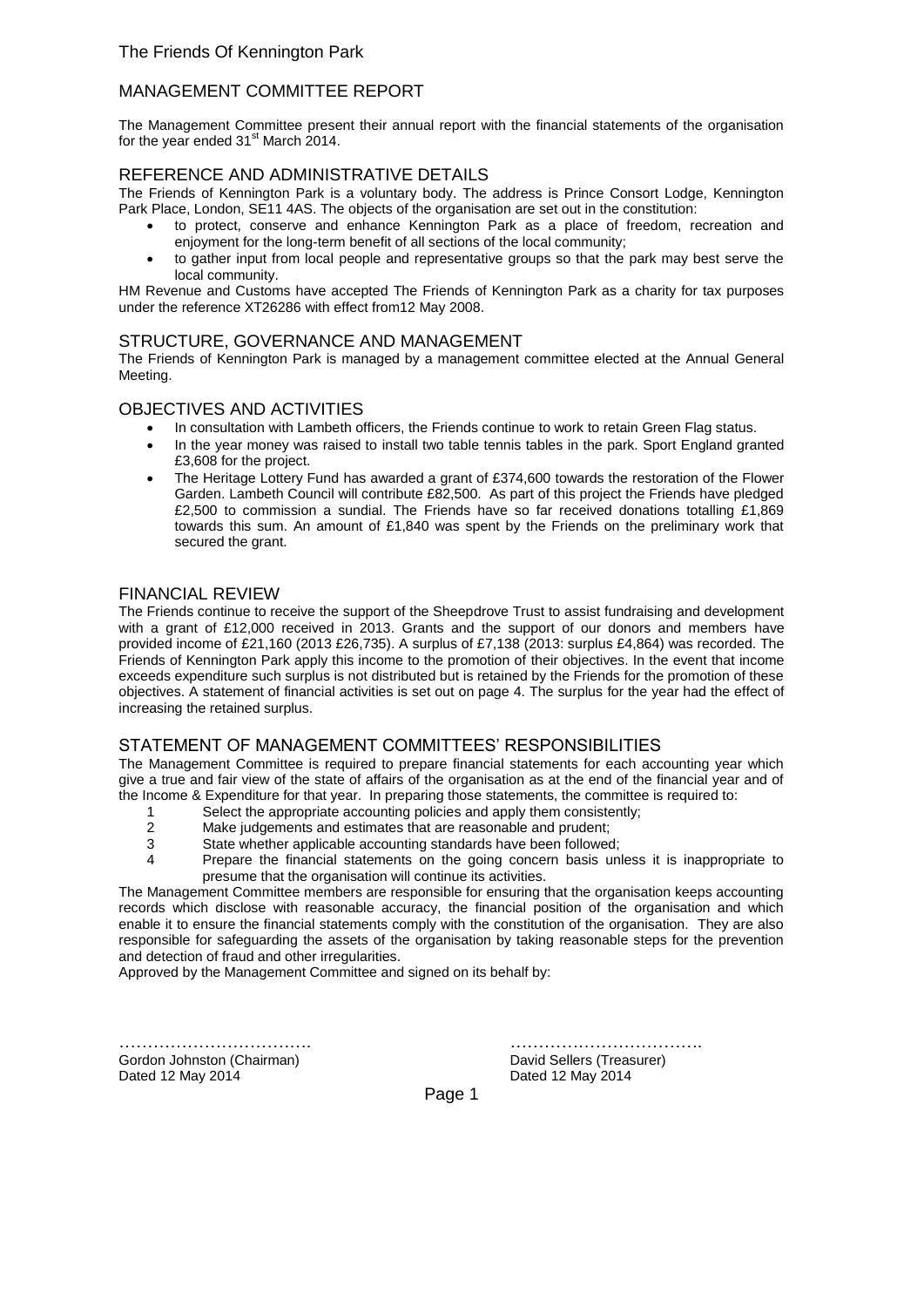### INDEPENDENT AUDITOR'S REPORT

### To The Members of The Friends of Kennington Park

## FOR THE YEAR ENDED 31<sup>ST</sup> MARCH 2014

We have audited the financial statements of The Friends of Kennington Park for the year ended 31 March 2014 as set out on pages 3 to 6. These financial statements have been prepared in accordance with the accounting policies set out therein and the requirements of the Management Committee.

This report is made solely to the members, as a body, in accordance with the constitution of The Friends of Kennington Park. Our audit work has been undertaken so that we might state to the members those matters we are required to state to them in an auditor's report and for no other purpose. To the fullest extent permitted by law, we do not accept or assume responsibility to anyone other than the members as a body, for our audit work, for this report, or for the opinions we have formed.

#### **Respective responsibilities of Management Committee**

As described in the Statement of The Management Committee's Responsibilities the management committee are responsible for the preparation of the financial statements in accordance with the constitution.

Our responsibility is to audit the financial statements in accordance with relevant legal and regulatory requirements and International Standards on Auditing (UK and Ireland).

We report to you our opinion as to whether the financial statements give a true and fair view, the financial statements are properly prepared in accordance with the constitution and the information given in the management committees' report is consistent with the financial statements. We also report to you if, in our opinion, the management committee has not kept proper accounting records and if we have not received all the information and explanations we require for our audit.

#### **Basis of audit opinion**

We conducted our audit in accordance with International Standards on Auditing (UK and Ireland) issued by the Auditing Practices Board. An audit includes examination, on a test basis, of evidence relevant to the amounts and disclosures in the financial statements. It also includes an assessment of the significant estimates and judgments made by the management committee in the preparation of the financial statements, and of whether the accounting policies are appropriate to the group's circumstances, consistently applied and adequately disclosed.

We planned and performed out audit so as to obtain all the information and explanations which we considered necessary in order to provide us with sufficient evidence to give reasonable assurance that the financial statements are free from material misstatement, whether caused by fraud or other irregularity or error. In forming our opinion we also evaluated the overall adequacy of the presentation of information in the financial statements

#### **Opinion**

In our opinion:

- the financial statements give a true and fair view, in accordance with United Kingdom Generally Accepted Accounting Practice applicable to Smaller Entities, of the state of the affairs as at 31 March 2014.
- the information provided in the Management Committee Report is consistent with the financial statements.

HW Associates Chartered Accountants and Registered Auditors Portmill House Portmill Lane Hitchin Herts SG5 1DJ

12 May 2014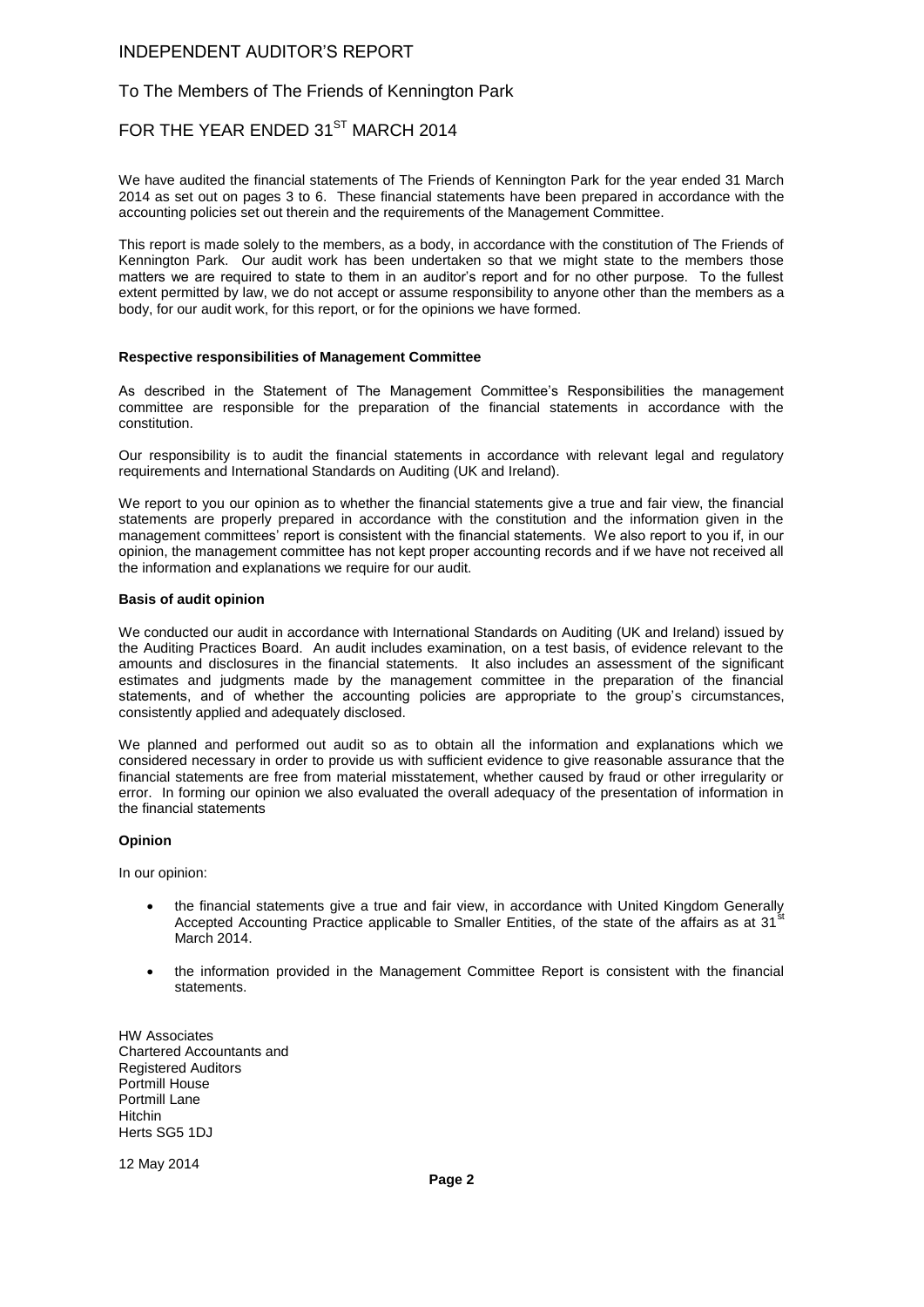# BALANCE SHEET AS AT 31 MARCH 2014

|                                                               | <b>NOTE</b>    | £                         | £      | £                                | 31-Mar<br>2013<br>£ |
|---------------------------------------------------------------|----------------|---------------------------|--------|----------------------------------|---------------------|
| <b>CURRENT ASSETS</b>                                         |                |                           |        |                                  |                     |
| Cash at bank and in hand<br>Deposit Account<br><b>Debtors</b> |                | 19,931<br>8,277<br>28,208 |        | 12,529<br>8,268<br>273<br>21,070 |                     |
| <b>LESS CURRENT LIABILITIES</b>                               |                |                           |        |                                  |                     |
| Creditors (Amounts due within one year)                       | $\overline{2}$ | (1,929)                   |        | (1,929)                          |                     |
| NET CURRENT ASSETS                                            |                |                           | 26,279 |                                  | 19,141              |
| <b>TOTAL ASSETS</b>                                           |                |                           | 26,279 |                                  | 19,141              |
| <b>RESERVES</b>                                               |                |                           |        |                                  |                     |
| <b>Restricted funds</b><br><b>General Funds</b>               | $\overline{4}$ | 14,288<br>11,991          | 26,279 | 7,932<br>11,179                  | 19,141              |

The Financial Statements were approved by the Board of Management on 12 May 2014

Gordon Johnston **David Sellers**<br>
Chairman **David Sellers**<br>
Chairman **David Sellers** 

Treasurer

Page 3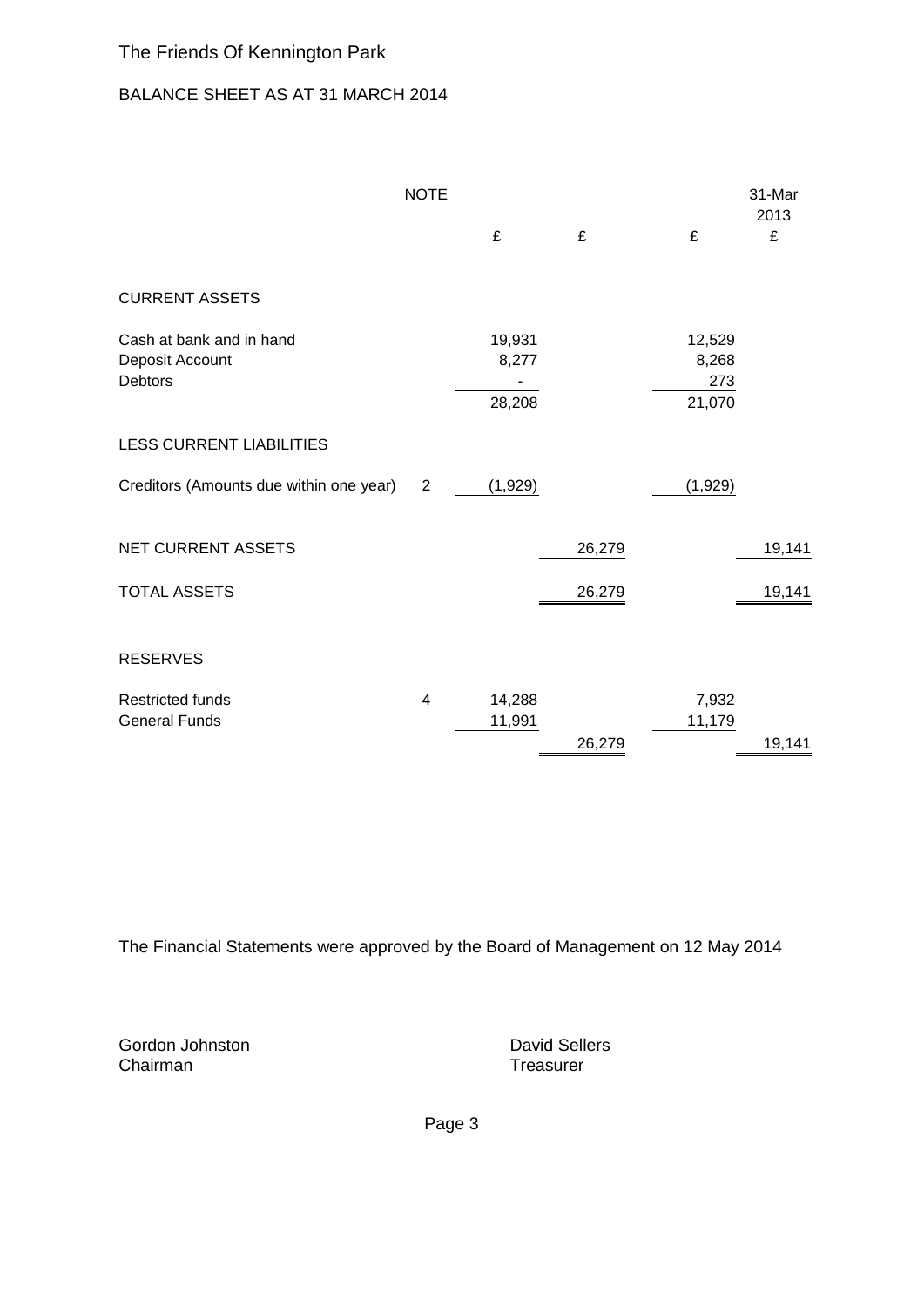# STATEMENT OF FINANCIAL ACTIVITIES

# FOR THE YEAR FROM 1 APRIL 2013 to 31 MARCH 2014

|                               |              | General<br>Funds | Restricted<br>Funds | Total<br>Funds | Total<br>Funds<br>2012 |
|-------------------------------|--------------|------------------|---------------------|----------------|------------------------|
|                               | <b>NOTES</b> | £                | £                   |                | £                      |
| <b>INCOME</b>                 |              |                  |                     |                |                        |
| Donations received            |              | 3,100            | 1,956               | 5,056          | 7,885                  |
| <b>Grants received</b>        | 3            |                  | 15,608              | 15,608         | 18,019                 |
| Membership subscriptions      |              | 488              |                     | 488            | 823                    |
| <b>Interest Received</b>      |              | 8                |                     | 8              | 8                      |
| Total incoming resources      |              | 3,596            | 17,564              | 21,160         | 26,735                 |
| <b>RESOURCES EXPENDED</b>     |              |                  |                     |                |                        |
| Direct charitable expenditure |              |                  | 5,714               | 5,714          | 7,214                  |
| Fund raising and publicity    |              |                  | 6,470               | 6,470          | 12,775                 |
| Management and administration |              | 1,838            |                     | 1,838          | 1,882                  |
| Total resources expended      |              | 1,838            | 12,184              | 14,022         | 21,871                 |
| Net incoming resources        |              | 1,758            | 5,380               | 7,138          | 4,864                  |
| Movement between funds        |              | (946)            | 946                 |                |                        |
| <b>Fund balances brought</b>  |              |                  |                     |                |                        |
| forward at 1st April 2012     |              | 11,179           | 7,962               | 19,141         | 14,277                 |
| <b>Fund balances carried</b>  |              |                  |                     |                |                        |
| forward at 31st March 2013    |              | 11,991           | 14,288              | 26,279         | 19,141                 |
|                               |              |                  |                     |                |                        |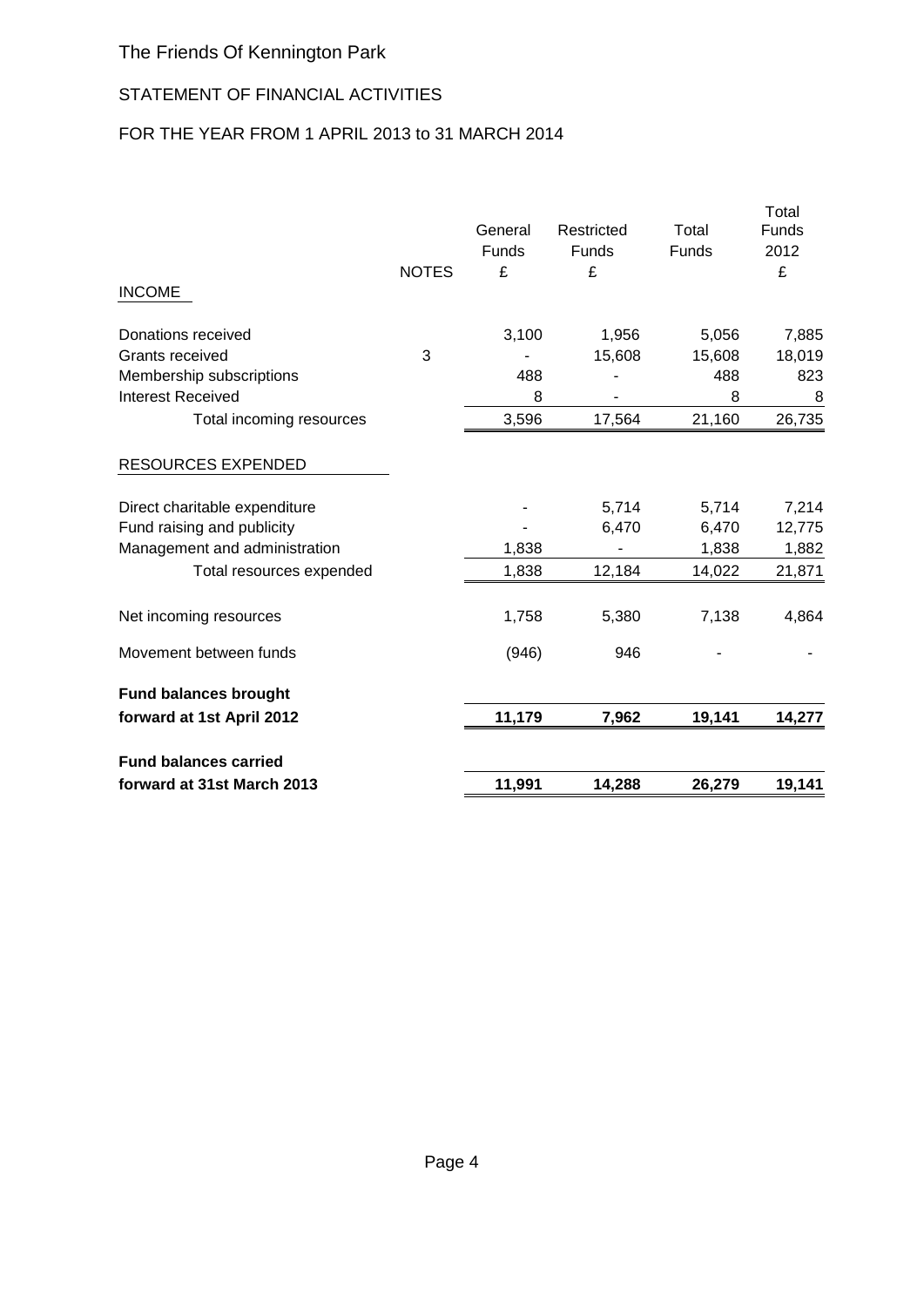# INCOME AND EXPENDITURE ACCOUNT

# FOR THE YEAR FROM 1 APRIL 2013 to 31 MARCH 2014

|                                    | 2014   |        | 2013   |        |  |
|------------------------------------|--------|--------|--------|--------|--|
|                                    | £      | £      | £      | £      |  |
| <b>INCOME</b>                      |        |        |        |        |  |
| Membership subscriptions           | 488    |        | 823    |        |  |
| Donations                          | 5,056  |        | 7,885  |        |  |
| <b>Grants Received</b>             | 15,608 |        | 18,019 |        |  |
| <b>Bank Interest</b>               | 8      |        | 8      |        |  |
|                                    |        | 21,160 |        | 26,735 |  |
| <b>LESS GENERAL EXPENDITURE</b>    |        |        |        |        |  |
| Management & Administration        | 1,312  |        | 1,330  |        |  |
| <b>Fundraising and Development</b> | 5,558  |        | 10,863 |        |  |

| <b>Publicity</b>                         | 912       | 1,913     |
|------------------------------------------|-----------|-----------|
| <b>Printing Postage &amp; Stationery</b> | 274       | 10        |
| <b>Accountancy Fees</b>                  | 504       | 504       |
| <b>Table Tennis Tables</b>               | 3,600     |           |
| <b>Flower Garden Restoration</b>         | 1,840     |           |
| Planting                                 |           | 580       |
| <b>Bird Boxes</b>                        |           | 1,000     |
| <b>Tenth Anniversary Celebration</b>     |           | 3,451     |
| Signage                                  |           | 2,183     |
| Bank Charges and Interest                | 22        | 32        |
| <b>Sundry Expenses</b>                   |           | 5         |
|                                          | (14, 022) | (21, 871) |
| <b>SURPLUS FOR THE YEAR</b>              | 7,138     | 4,864     |
|                                          |           |           |